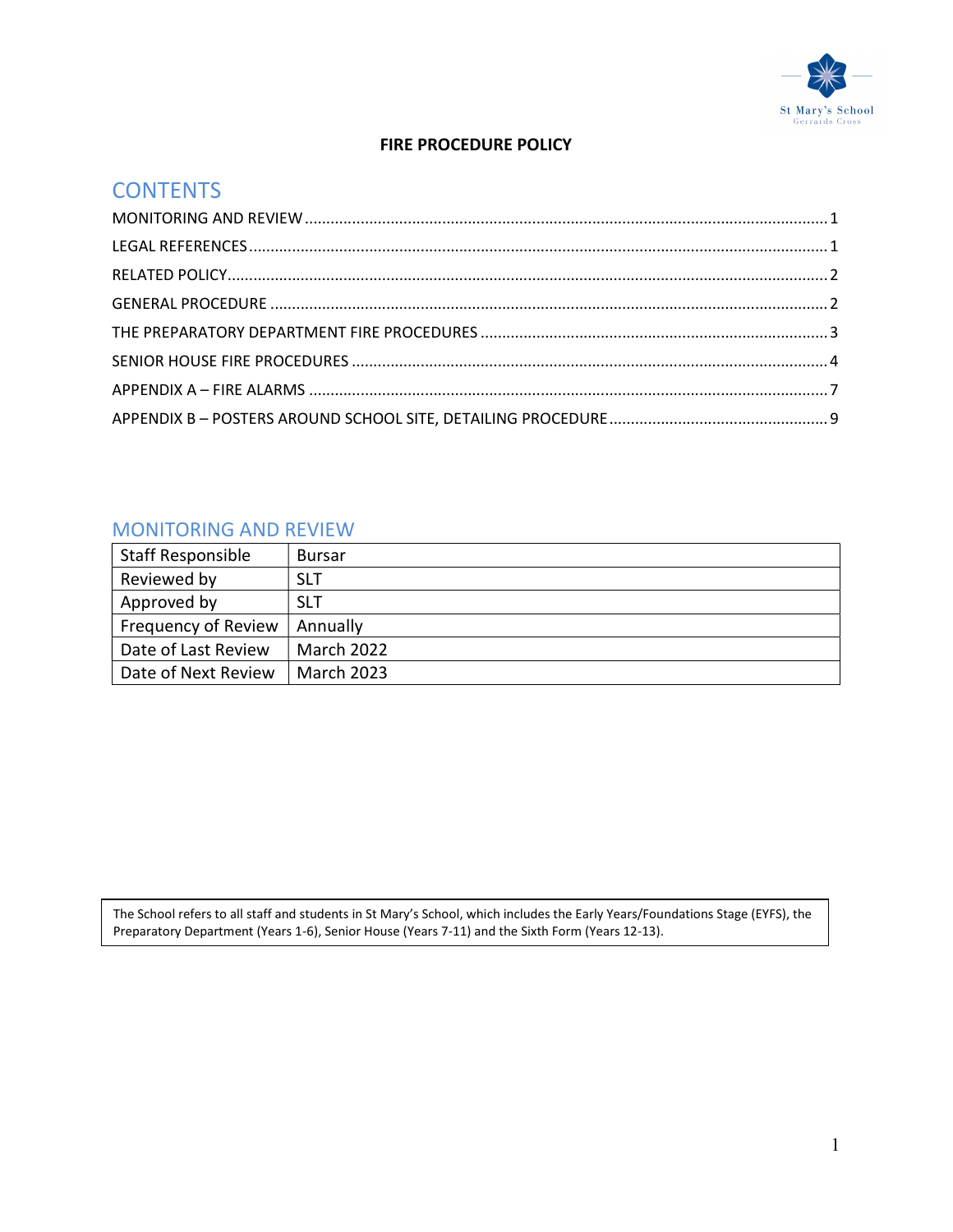

# LEGAL REFERENCES

This policy operates within a wider national framework, which includes:

- The Regulatory Reform Order (Fire Safety) 2005
- Education School Premises Regulations 2012

## RELATED POLICY

This policy should be read in conjunction with:

- Fire Risk Assessment
- Health and Safety Policy
- Fire Prevention Policy

## GENERAL PROCEDURE

As soon as the Fire Bell rings immediate evacuation of the associated buildings must take place.

All students and staff, including catering, administrative and caretaking employees, and visitors should leave the building without delay via the designated exits. The evacuation of the buildings must be carried out in silence and people should make their way to the Cedar Lawn. It is the responsibility of all staff to ensure that the students leave in silence.

ALL relevant staff, students and visitors should be on the far side of the Cedar Lawn. Form staff must remain with their form at all times.

If staff are teaching in another part of the school, they should lead their teaching group out to the assembly point (Cedar Lawn) and then register their form as normal at the assembly point, (Cedar Lawn).

Form Staff should collect the register, check their form and report back to the member of Admin staff in charge of the registers that day who must stand near the students. If neither tutor is present then the Admin staff will pass the register to a free member of staff. Any absentees will be checked against the list of absentees and the signing in/out register. The member of the Admin staff should then confirm the checking is complete with JK (Senior Deputy Head).

The Fire Group Leader is the one indicated in bold on each section of the signing in/out register. This person is responsible for checking the members of staff in that section and responsible for reporting that information to CS (Head's PA) who will in turn report to JK (Senior Deputy Head) when all the groups are checked.

Catering staff should be registered by the Chef Manager on duty who will report to JK (Senior Deputy Head).

Peripatetic music teachers/Visitors should escort their pupils to Cedar Lawn and then make their way quickly to the Cedar Lawn and report to LS (Registrar) who will report to JK (Senior Deputy Head).

Group Students Staff Catering Staff Peri/visitors Registered by  $\vert$  Form staff  $\vert$  Fire group Leader  $\vert$  Chef Manager Report to  $|LD/LS/HC|CS|$  CS  $|US/HC|$ Who reports to  $\begin{array}{ccc} \vert \text{JK} \end{array}$  JK  $\begin{array}{ccc} \vert \text{JK} \end{array}$  JK

No one should return to the buildings until specifically allowed to do so.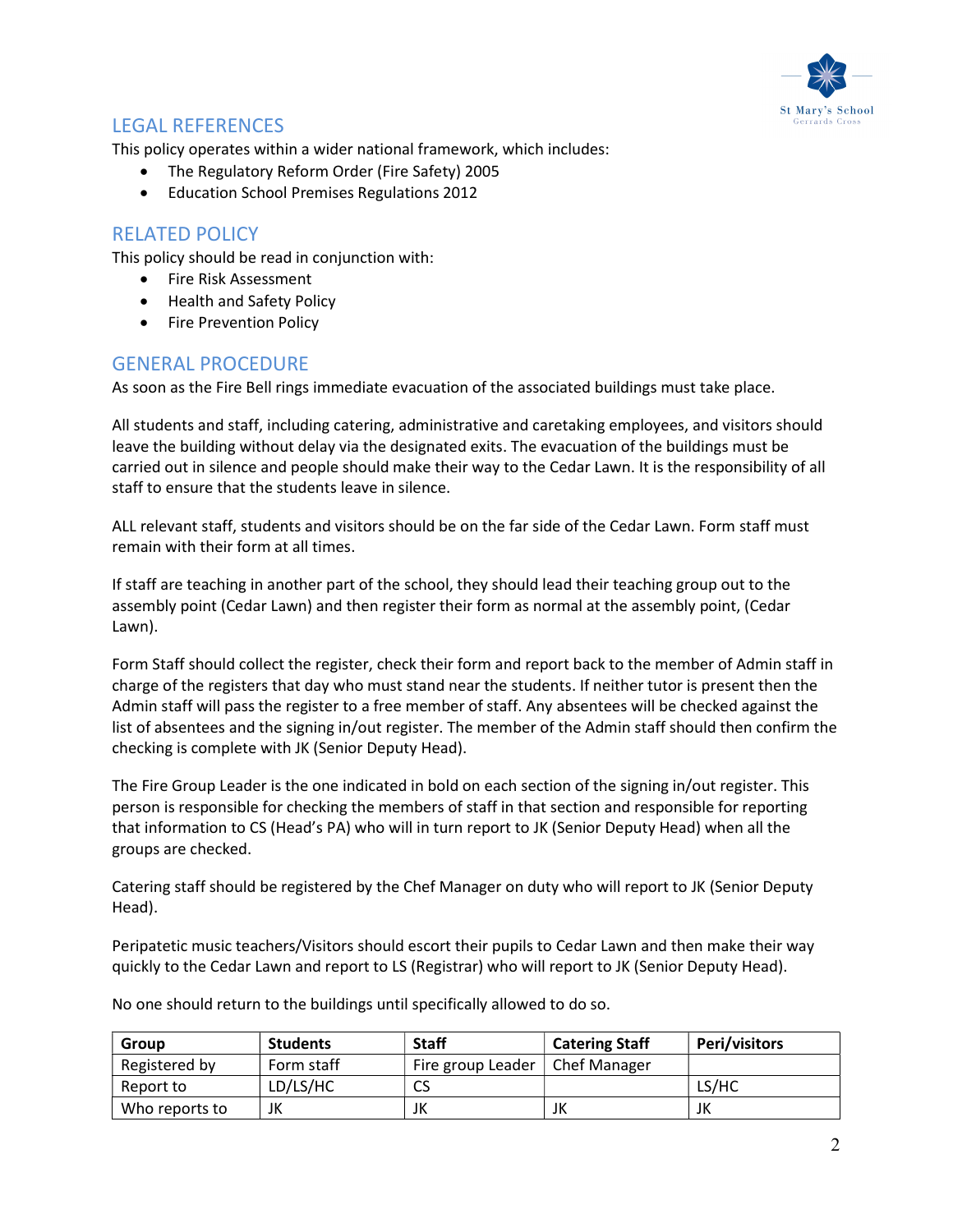

This policy is summarised around the school site via posters. This can be seen on Appendix A.

## THE PREPARATORY DEPARTMENT FIRE PROCEDURES

#### Alarms Sound

- Smith Building, with automatically closing internal fire doors
- Paddington House to serve Years 1 and 2
- Oakdene Building to serve Years 3 and 4
- Little St Mary's to serve Early Years

#### Evacuation of all Buildings

Upon evacuation all classes are to file out in silence and assemble on the Cedar Lawn.

#### Little St Mary's

Early years will exit via the nearest evacuation point and proceed towards the Cedar Lawn.

#### Paddington House

Years 1 & 2 students and staff in the Prep staff room or offices will exit through the front door of the Paddington House to the assembly point. Students using the Library will exit through the Playground door. Everyone who is upstairs will use the main staircase to descend.

#### Oakdene

Years 3 and 4 will file downstairs and leave the building through the Oakdene Playground Door exit and walk to Cedar Lawn via the Smith Building & Cherry Tree House.

All girls and staff using the Oakdene Hall will leave through the Oakdene Door exit. Girls using the ICT Suite will file downstairs and leave the building through the Oakdene Playground

Door exit.

#### Smith Building

Year 6 and any girls using the Prep Science Room will exit via the fire door in their rooms. They will reach Cedar Lawn via the path round the front of the Smith Building/Cherry Tree House. Year 5, any pupils/staff in the Learning Support Room and the staff/visitors in the Meeting Room will file downstairs and leave through the main entrance of the Smith Building. They will reach Cedar Lawn via the path past Cherry Tree House.

#### Prep Music Room

The nearest fire exit from here is the door to the Rose Garden. Staff and pupils should make their way along the outside of Cherry Tree House to Cedar Lawn.

#### Sports Hall

Students using the Sports Hall should exit via the fire exits and then proceed to the Cedar Lawn. Students in Prep Art and SP1 should exit via the door at the bottom of the stairs and proceed to the Cedar Lawn. PE Staff to check the cloakrooms.

In all cases, exit through the nearest safe fire exit if the standard route is obstructed, and not by the prescribed route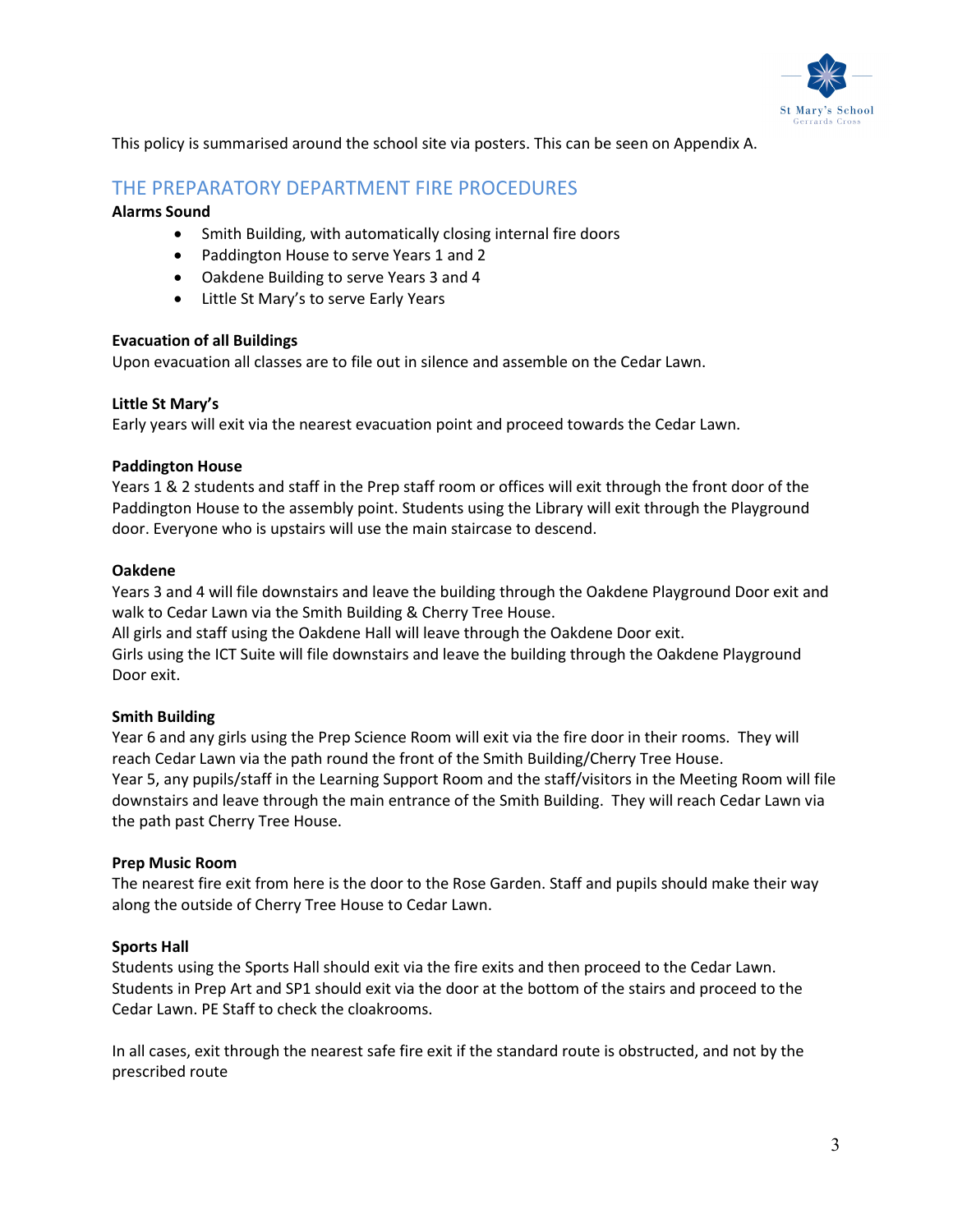

#### Student Check

Teaching staff will deliver students to their form teachers on Cedar Lawn and then swiftly make their way to their own assembly point. One member of staff (either JB, or LG) will bring the registers for all forms. These are located at the entrance to Paddington House. Nursery and Reception students will be checked by Early Years teachers. Forms will be checked by their form teachers.

#### STAFF CHECK

This will be carried out by KW who will collect the staff signing-in register located at the entrance to Paddington House.

#### ROOM CHECK

All staff are responsible for checking the room/area they are working in at the time. If a student has left the room to go to the toilet, the teacher in charge of the class at the time is responsible for ensuring that she is collected as staff and students exit the building. Where possible, the fire warden or one member of staff should sweep /check rooms and toilets on their way out to the assembly point.

## SENIOR HOUSE FIRE PROCEDURES

#### Alarms Sound

- Main Building
- Cherry Tree House
- Science Block
- Cedar House

#### Evacuation of all Buildings

Upon evacuation all classes are to file out in silence and assemble on the Cedar Lawn.

#### Senior House – Main Building

Upon hearing the alarm students and staff are to exit through the nearest safe exit:

- Main Entrance, using main stairs if safe to do so
- Fire Exit by ICT2/SH6
- Rear Exit
- Food and Nutrition
- $\bullet$  SH9
- Kitchen (for kitchen staff)
- Rose Garden
- Rear Exit to Staff Car Park
- Senior Hall

Staff and students will then proceed to the Cedar Lawn via the safest, direct route.

#### Cherry Tree House

Students in CT1 and CT2 should exit through the main entrance, turn left and follow the main drive to the Cedar Lawn. People in CT3, CT4, CT5 and CT6 are to descend the stairs and exit through the rear fire exit. They will then proceed to the Cedar Lawn via the main driveway.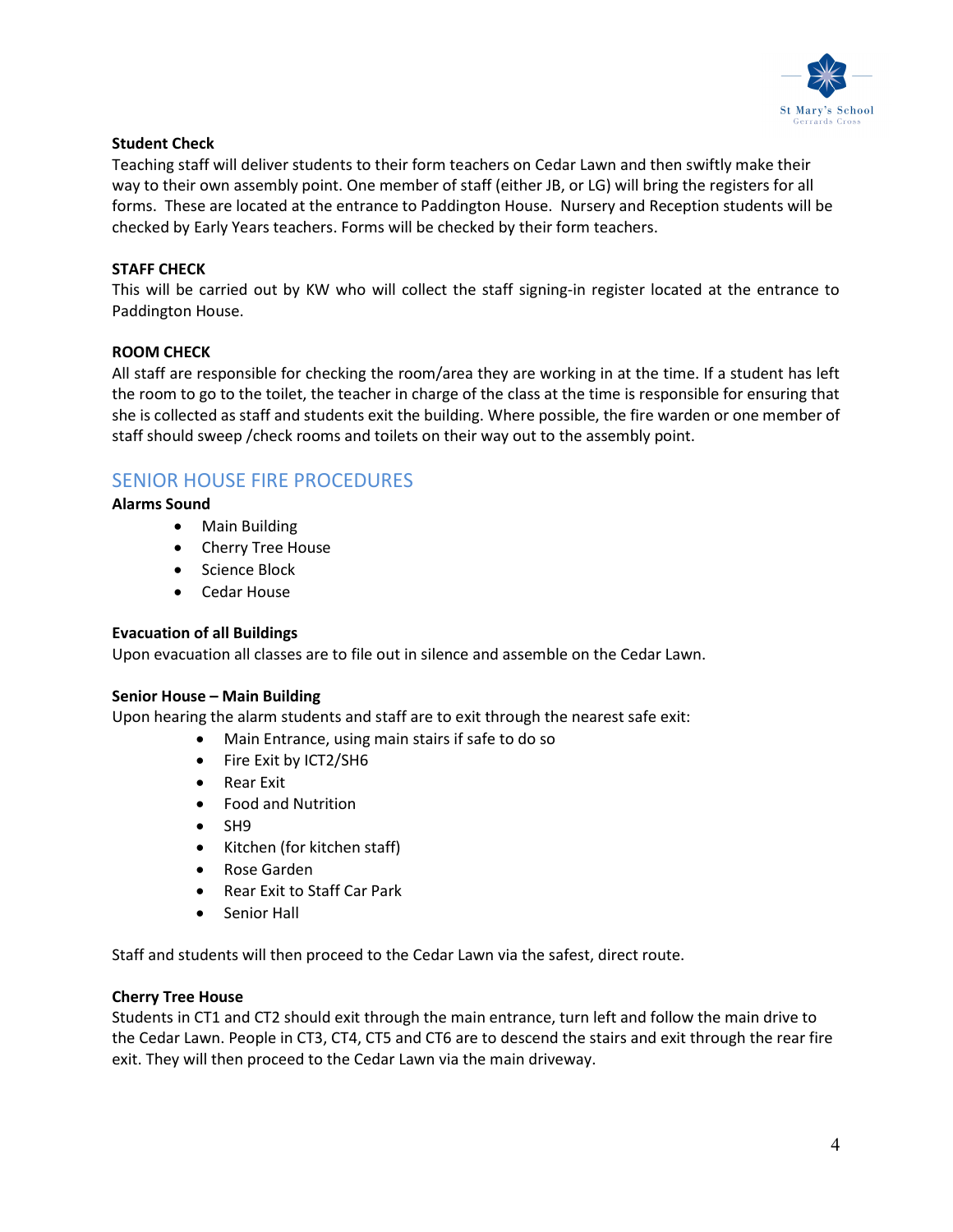

#### Science Block

Occupants on the ground floor should exit through the front door. Those in either classroom on the first floor should leave via either the front door or through the Biology Prep Room. All staff and students in art via either the front door or the rear exterior fire exit. Once clear of the science building, staff and students are to proceed to the Cedar Lawn.

#### Cedar House

In Cedar House, staff and students should exit through the nearest safe fire exit:

- Main Entrance
- $\bullet$  CT5
- $\bullet$  ICT1
- Rear  $1^{st}$  Floor Exit (by student study room)

Once clear of the building, staff and students are to proceed to the Cedar Lawn.

All should exit through the nearest safe fire exit if the standard route is obstructed, and not by a prescribed route

## FIRE WARDEN

The Regulatory Reform Order (Fire Safety) 2005 does not mandate a specific number of fire wardens. Based on a Risk assessment of St Mary's, we have identified the need for 18 fire wardens. The staff identified are based on their primary location within the school, with a preference for those staff who are not form tutors, although this is not always possible.

### Fire Wardens Duties

#### Day-to-Day

The day-to-day responsibilities of a fire warden are to reduce the risk of fire within the school and ensure that emergency routes and equipment are appropriately maintained.

This includes:

- Identifying and removing fire hazards on school premises
- Ensuring escape routes are kept clear of obstruction
- Checking fire doors are clear, both inside and out and are never locked
- Ensuring appropriate maintenance and servicing of firefighting equipment
- Maintaining accurate information on fire hazards within their designated area to present to fire fighters in the event of a fire
- Reporting any problems with the above to the appropriate person and ensuring action is taken

#### **Emergency**

In the event of an emergency, it is the responsibility of individual teachers to evacuate their class (including fire wardens). The role of the school fire warden is to support this where possible, providing a second level of protection.

The fire warden should:

Raise the alarm or make sure it has been raised by someone else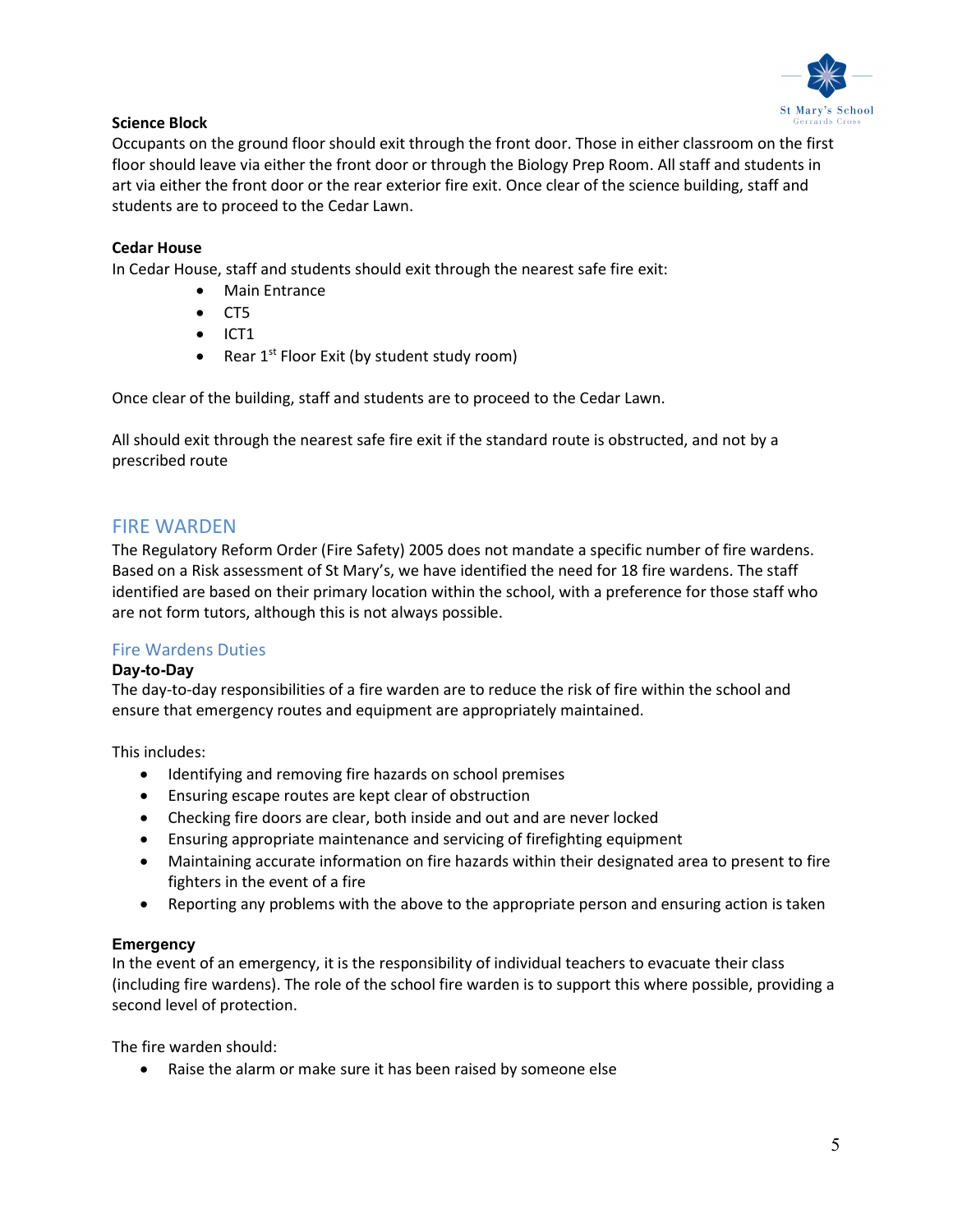

- **Check their designated section of the premises after the main evacuation to ensure no one has** School **•** Check their designated section of the premises after the main evacuation to ensure no one has Cross been left behind (including toilets and store rooms where students may have sought refuge)
- Execute, or assist with, students with additional needs
- Shut down dangerous equipment, close windows and shut fire doors where it is safe to do so
- Use fire-fighting equipment if it is safe to do so and they are confident in its operation
- Liaise with fire fighters as to the location of the fire and the risks specific to that area of the school

| <b>Fire Warden</b> |                         |                                           |  |
|--------------------|-------------------------|-------------------------------------------|--|
|                    | <b>Staff</b>            | Area                                      |  |
| $\mathbf{1}$       | Ms Katrina Lasocki      | <b>SH Hall</b>                            |  |
| $\overline{2}$     | Mrs Harvi Chahal        | Office, Marketing, SH1, SH2               |  |
| 3                  | Mrs Melissa Tomblin/    | <b>Medical Room</b>                       |  |
|                    | Ms Tine Joyce           |                                           |  |
| 4                  | Mrs Sharon Chapman      | Science                                   |  |
| 5                  | Mrs Nicola Smith        | Reception, downstairs offices and Library |  |
| 6                  | Mr Aaron Keenan         | <b>MFL</b>                                |  |
| 7                  | Mrs Liz Szczerbiak      | Learning Support, SH5, SH6                |  |
| 8                  | Mr Charles Haydn-Slater | <b>Cherry Tree</b>                        |  |
| 9                  | Miss Grace Stacey       | <b>PE</b>                                 |  |
| 10                 | Mrs Jess Barber         | <b>Cedar House</b>                        |  |
| 11                 | Mrs Jane Phillips       | Music, Music Practice, Prep Music         |  |
| 12                 | Miss Sophie Joy         | Smith                                     |  |
| 13                 | Miss Katie Sweeney      | Oakdene                                   |  |
| 14                 | Mrs Jo Burton           | Little St Mary's                          |  |
| 15                 | Mrs Karen Williams      | Paddington                                |  |
| 16                 | Miss Jess Newton        | <b>SH Art</b>                             |  |
| 17                 | Mrs Kate Hemsworth      | Smith/PE                                  |  |
| 18                 | Mrs Rosie Brown         | Prep Art                                  |  |

### FIRE DRILL

The school regularly ensures that staff, students and systems are ready for a fire. Feedback is shared with the school and the systems are updated where required. These happen regularly and are recorded.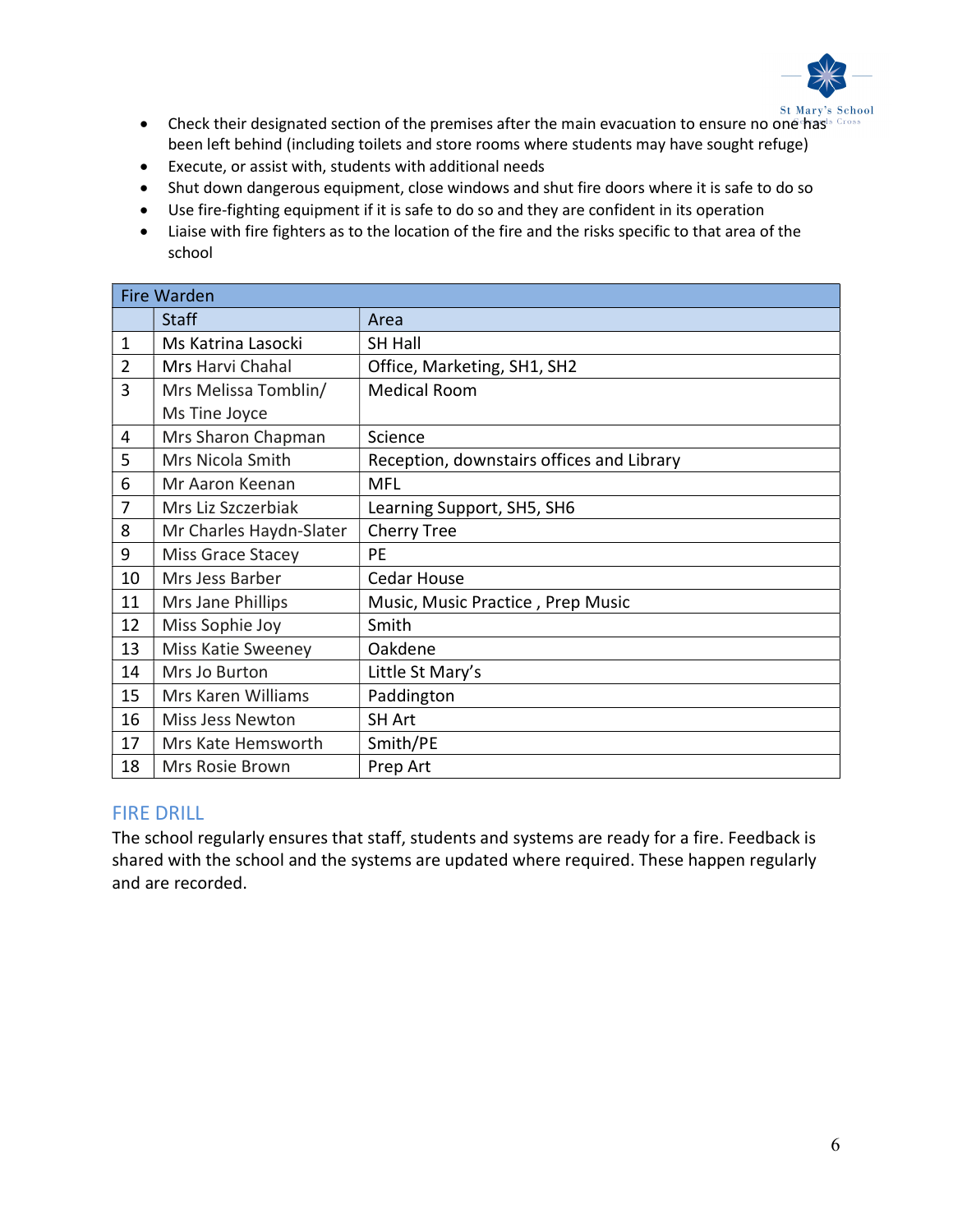

# APPENDIX A – FIRE ALARMS

#### LOCATION OF FIRE ALARM CALL POINTS IN SENIOR HOUSE

- **INSIDE FRONT DOOR**
- **STUDENT STUDY ROOM**
- REAR FIRE EXIT BY STUDENT STUDY ROOM
- OUTSIDE ENTRANCE (DRAMA ROOM)
- FORUM
- **•** SERVERY
- ASSEMBLY HALL FOYER ROSE GARDEN ENTRANCE
- ASSEMBLY HALL FOYER REAR ENTRANCE
- **ASSEMBLY HALL REAR FIRE EXIT**
- ASSEMBLY HALL REAR OF STAGE
- KITCHEN
- TOP LANDING HEAD OF STAIRS NEAR LANGUAGES DEPARTMENT
- **TOP OF MAIN STAIRCASE**
- FIRE EXIT BETWEEN SH5 & SH6
- CHAPEL FIRE EXIT
- **SLIP ROOM BETWEEN ICT AND FOOD & NUTRITION**
- FOOD & NUTRITION DEPARTMENT REAR EXIT

#### CHERRY TREE HOUSE

- MAIN ENTRANCE
- $\bullet$  1<sup>ST</sup> FLOOR FOYER
- 2<sup>ND</sup> FLOOR FOYER

#### SCIENCE BLOCK

- **•** FRONT DOOR
- BIOLOGY PREP ROOM
- ART ROOM

#### CEDAR HOUSE

- MAIN ENTRANCE
- THE SPACE
- CH5
- $\bullet$  ICT1
- **•** TOP OF STAIRS
- $\bullet$  1<sup>ST</sup> FLOOR REAR FIRE EXIT

#### LOCATION OF FIRE ALARM CALL POINTS IN THE PREPARATORY DEPARTMENT

#### PADDINGTON HOUSE

- **INSIDE MAIN ENTRANCE**
- 1<sup>ST</sup> FLOOR TOILETS

#### SMITH BUILDING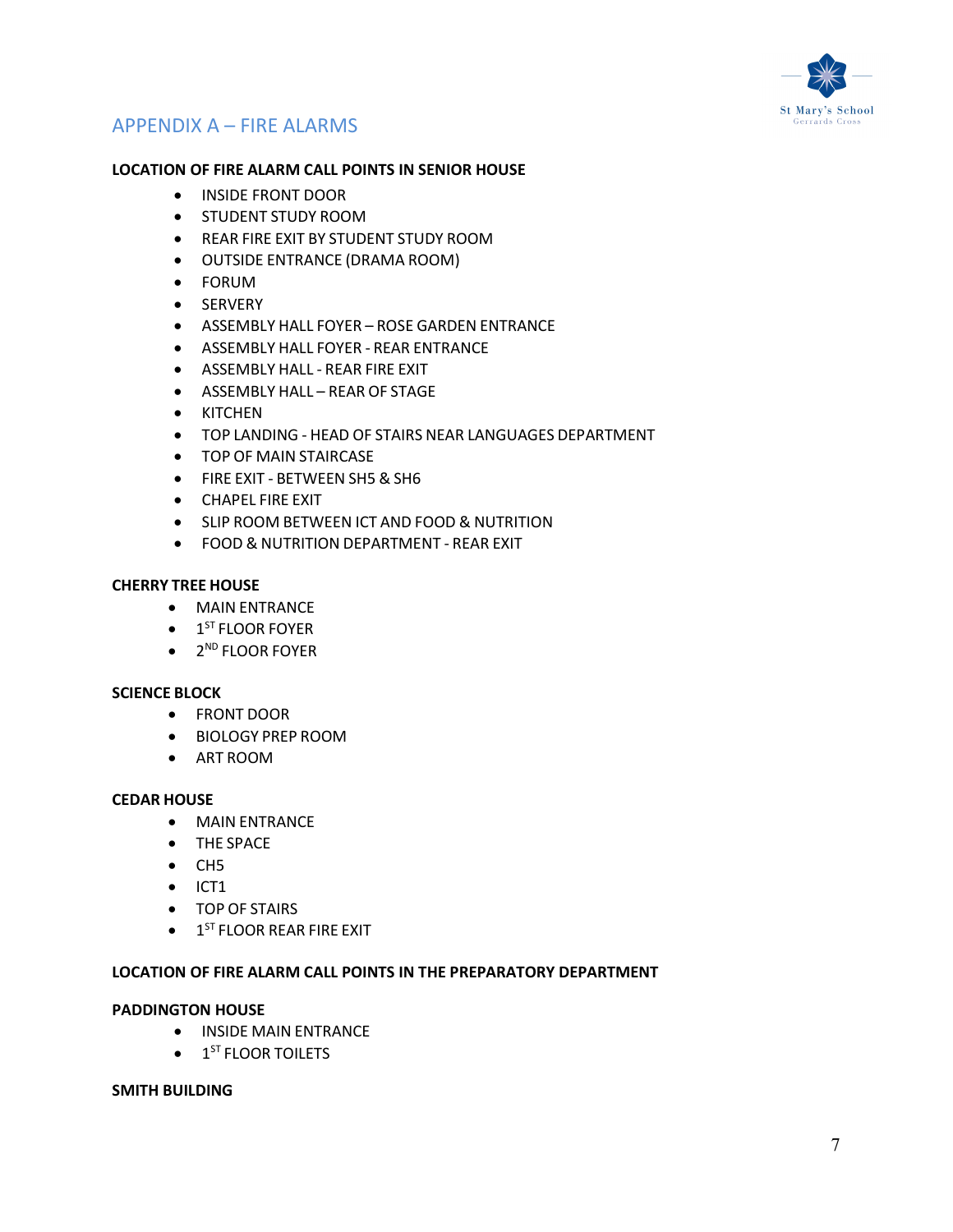

- INSIDE MAIN DOOR
- $\bullet$  1<sup>ST</sup> FLOOR TOP OF STAIRS

#### OAKDENE

- **INSIDE MAIN ENTRANCE DOOR**
- BOTH FIRE EXITS IN OAKDENE HALL
- **1ST FLOOR LANDING**
- IN 2ND FLOOR ICT ROOM

#### SPORTS HALL

- **INSIDE SIDE ENTRANCE BY STAIRS**
- **•** FIRST FLOOR BY STAIRS
- GROUND FLOOR BY FRONT DOOR EXIT
- NEXT TO BOTH FIRE EXITS IN HALL
- REAR OF CHANGING ROOMS

#### LITTLE ST MARY'S

- IN THE KITCHEN BY THE KITCHEN DOOR
- TWO ALONG THE MAIN WALL NEXT TO DOORS TO THE DECK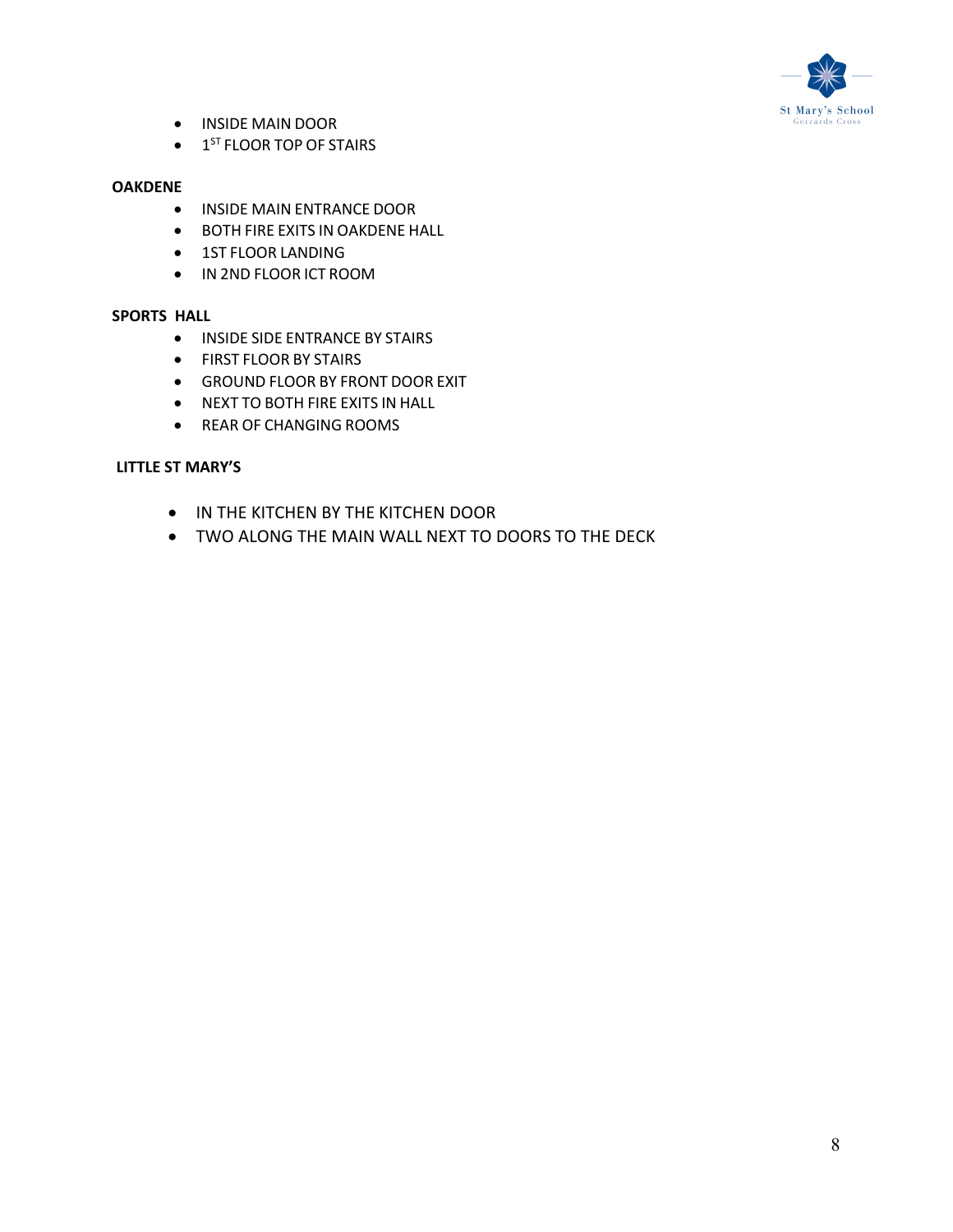

APPENDIX B – POSTERS AROUND SCHOOL SITE, DETAILING PROCEDURE

# FIRE DRILL SIGNAL Continuous ringing of bell

# ACTION

# In SILENCE line up and leave by nearest exit

Close doors

Line up on the Cedar Lawn for roll-call, clear of all buildings

No student may return to the building for any reason until told they may do so